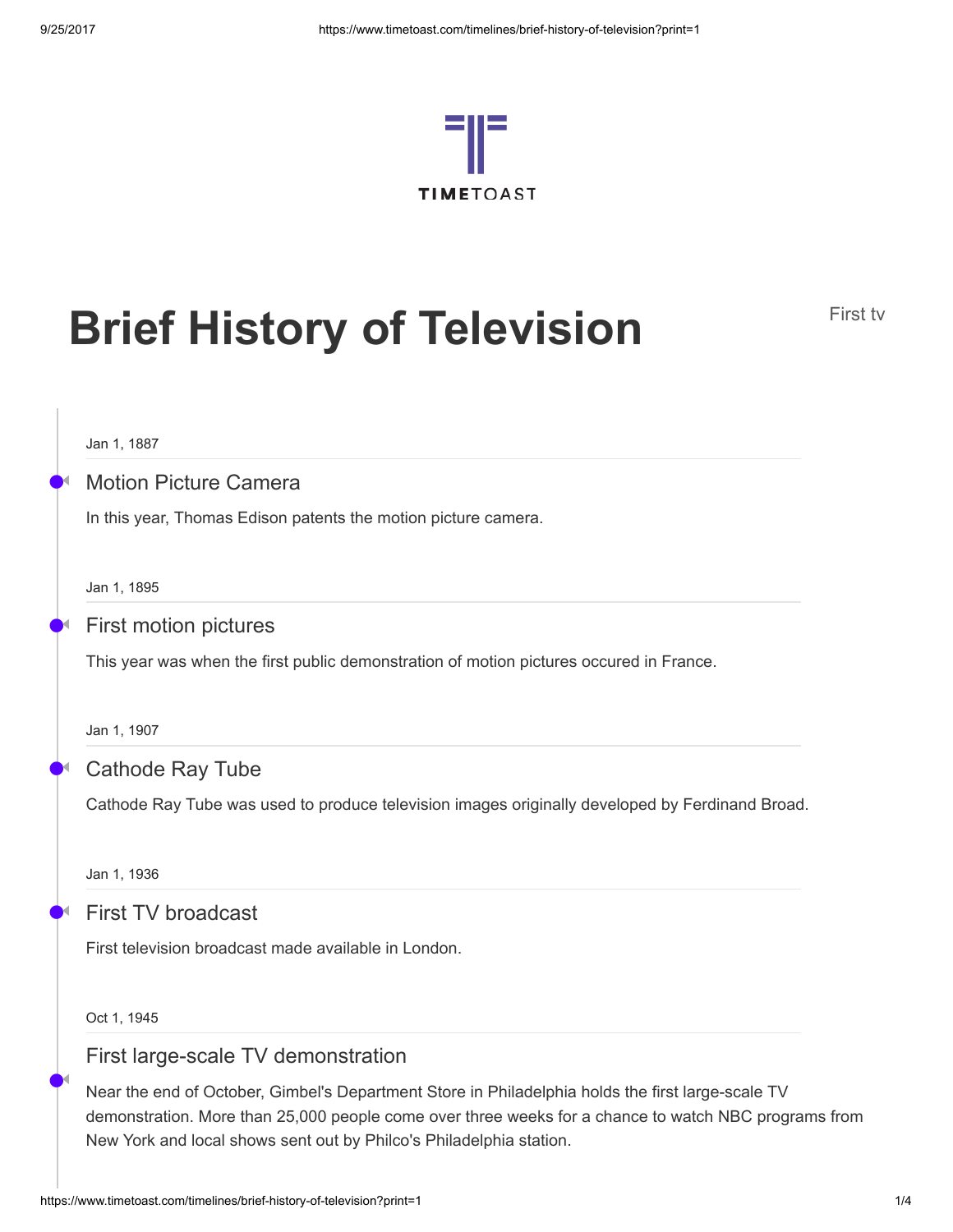|  |  | Jan 1, 1946 |
|--|--|-------------|
|--|--|-------------|

#### • ABC Network ◀

The ABC network is created this year.

Jan 1, 1948

#### • Cable ◀

Cable Television is introduced.

Dec 1, 1953

#### • Color ◀

•

◀

•

◀

•

◀

Color broadcasting officially arrives in the US!

Aug 6, 1954

## Color Commercial

The first color commercial in a local show was this year.

Jan 1, 1956

#### • Videotape ◀

The videotape is introduced this year.

Jan 1, 1963

## TV used as main source of information

TV surpasses newspapers as an information source for the first time.

Jan 1, 1965

## Color TV booms

96% of broadcasts, shows, commercials, and major programs are in color.

Jan 1, 1977

#### • Most homes have TVs ◀

More than 75% of TV-equipped homes are able to receive color on one or more sets.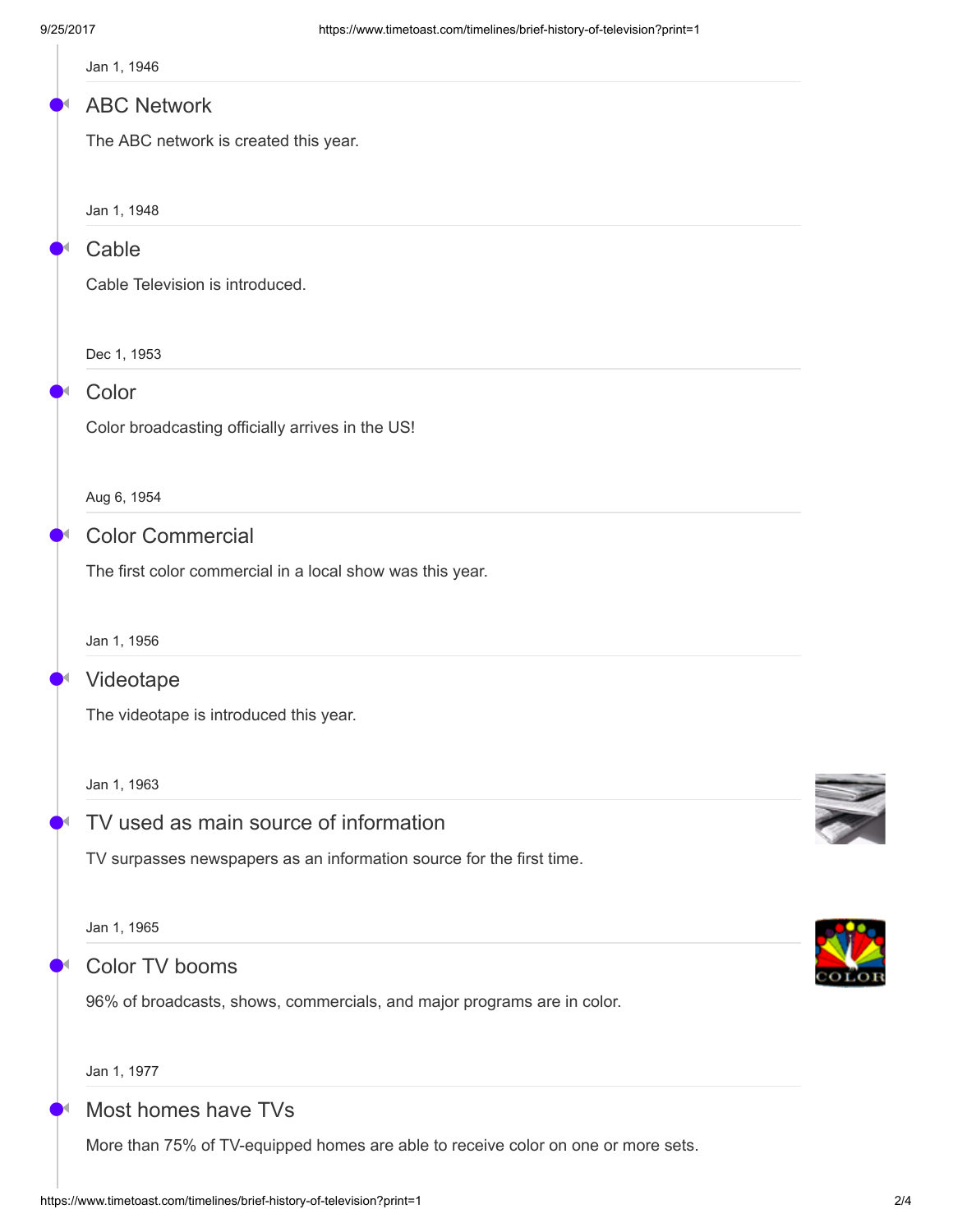| Jan 1, 1979                                                           |               |
|-----------------------------------------------------------------------|---------------|
| First HD TV                                                           |               |
| The first HD TV was introduced this year in Japan.                    |               |
| Jan 1, 1980                                                           |               |
| <b>CNN &amp; MTV</b>                                                  |               |
| CNN & MTV are born.                                                   |               |
| Jan 1, 1986                                                           |               |
| Claymation                                                            |               |
| Claymation is invented.                                               |               |
| Jan 1, 1987                                                           |               |
| <b>FOX</b>                                                            | FOX           |
| Fox is launched.                                                      |               |
| Jan 1, 1993                                                           | <b>Tv 90s</b> |
| Most people have TVs                                                  |               |
| 98% of households have at least one TV                                |               |
| Mar 12, 1996                                                          |               |
| <b>Satellite</b>                                                      |               |
| Digital Satellite dishes that are only 18 inches long hit the market. |               |
| Mar 12, 2000                                                          |               |
| <b>DVD</b>                                                            |               |
| The DVD is introduced.                                                |               |
| Jan 1, 2003                                                           |               |
| <b>DVD Camcorder</b>                                                  |               |
| First DVD Camcorder is released                                       |               |